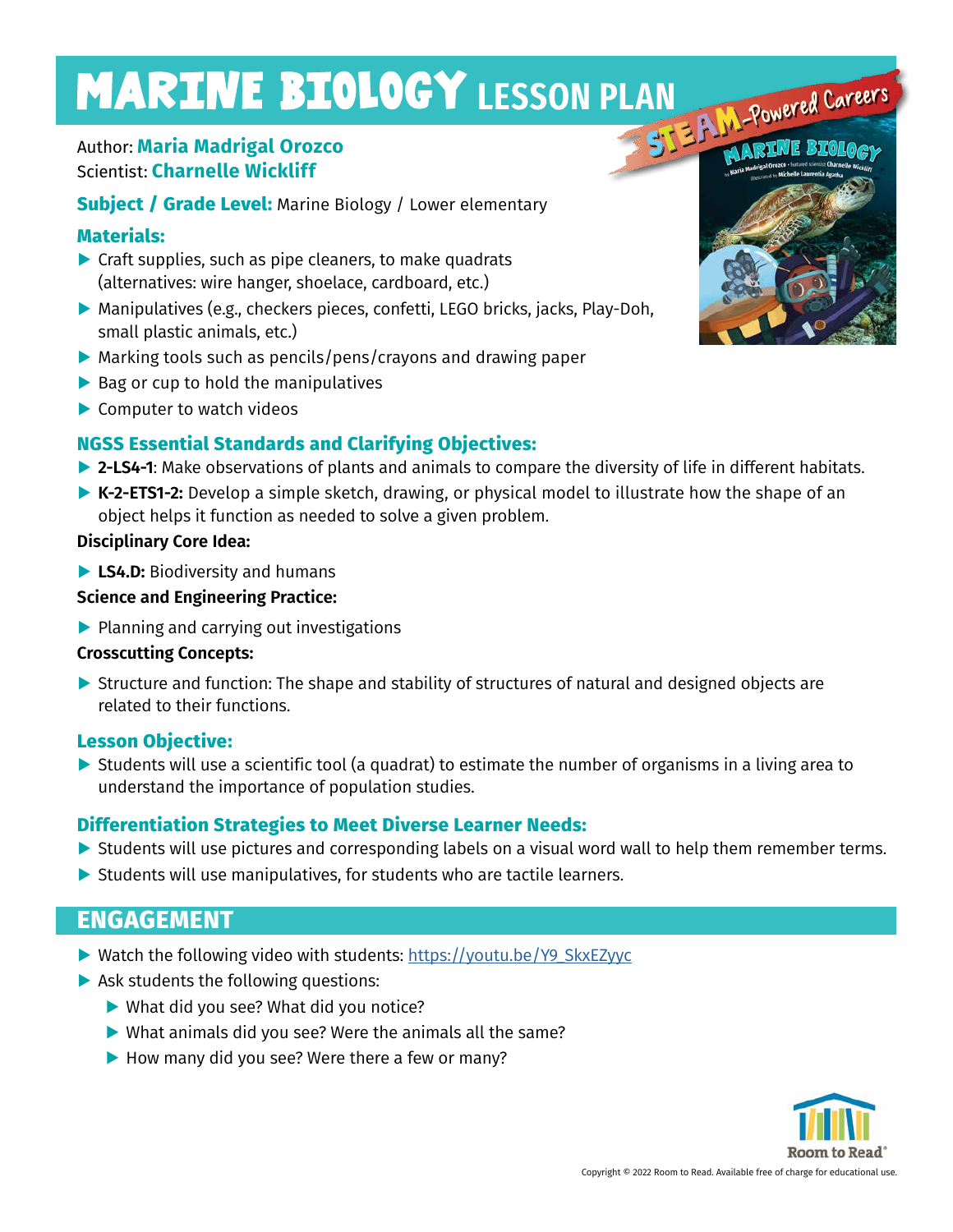# **EXPLORATION**

#### **Learning to Categorize**

- **▶** Distribute a prepared set of ten manipulatives/items to each student. Provide items that have at least one differentiation (e.g., color, shape, size, etc.).
- ▶ Have students sort their items into two or more categories, then ask:
	- ▶ How did you sort/categorize your items? What characteristics did you use (color, shape, size, etc.)?

#### **Using the Quadrat**

- 1. Remind students of the video they saw in which many animals were living in the rocky shore habitat (barnacles, sea stars, sea anemones, etc.).
- 2. Tell students to imagine they have to count all the barnacles on that rocky shore. How can they do that?



- ▶ Ask: Do you remember what tool Cora and Bonnie used when they visited the rocky shore?
	- ▶ Answer: A quadrat: a rectangular sampling tool used to count organisms. Organisms are any living thing, like a plant or an animal.
- **▶** Ask: Do you remember why they used the quadrat?
	- **▶ Answer: Counting every organism is often difficult to do, and that is why population studies are** done using an estimation or a good guess based on information collected. The quadrat helps focus our attention so we can estimate how many organisms there are in a portion of the larger area. Habitats can be big, but we collect small samples to give us an idea of what might be there.
- 3. Draw a simple diagram on the board: a large square divided into four smaller squares, with X's and O's. The X's and O's represent organisms. Each of the B squares is a quadrat.
- 4. Demonstrate how to use the quadrat. Label the quadrats A, B, C, and D in a clockwise pattern. Tell the students that you'll focus on one quadrat at a time. Inform the students that areas should be chosen at random. For this example, we'll use the top left quadrat, designated as A. Hold your physical quadrat over your drawing, highlighting the square inside which you'll be counting. As a class, count the number of X's and O's in one quadrat. Create a chart on the board to record your results.



- 5. As you count, help the students determine the rules they'll follow for counting organisms. Have students work in pairs or in groups to discuss their ideas. Ask the following:
	- **▶** Will you count any items/organisms that are partially in the quadrat? (For example, they should decide whether to count or not count the organism if it is partially inside the quadrat. They should follow that same rule for any other quadrats they count.)

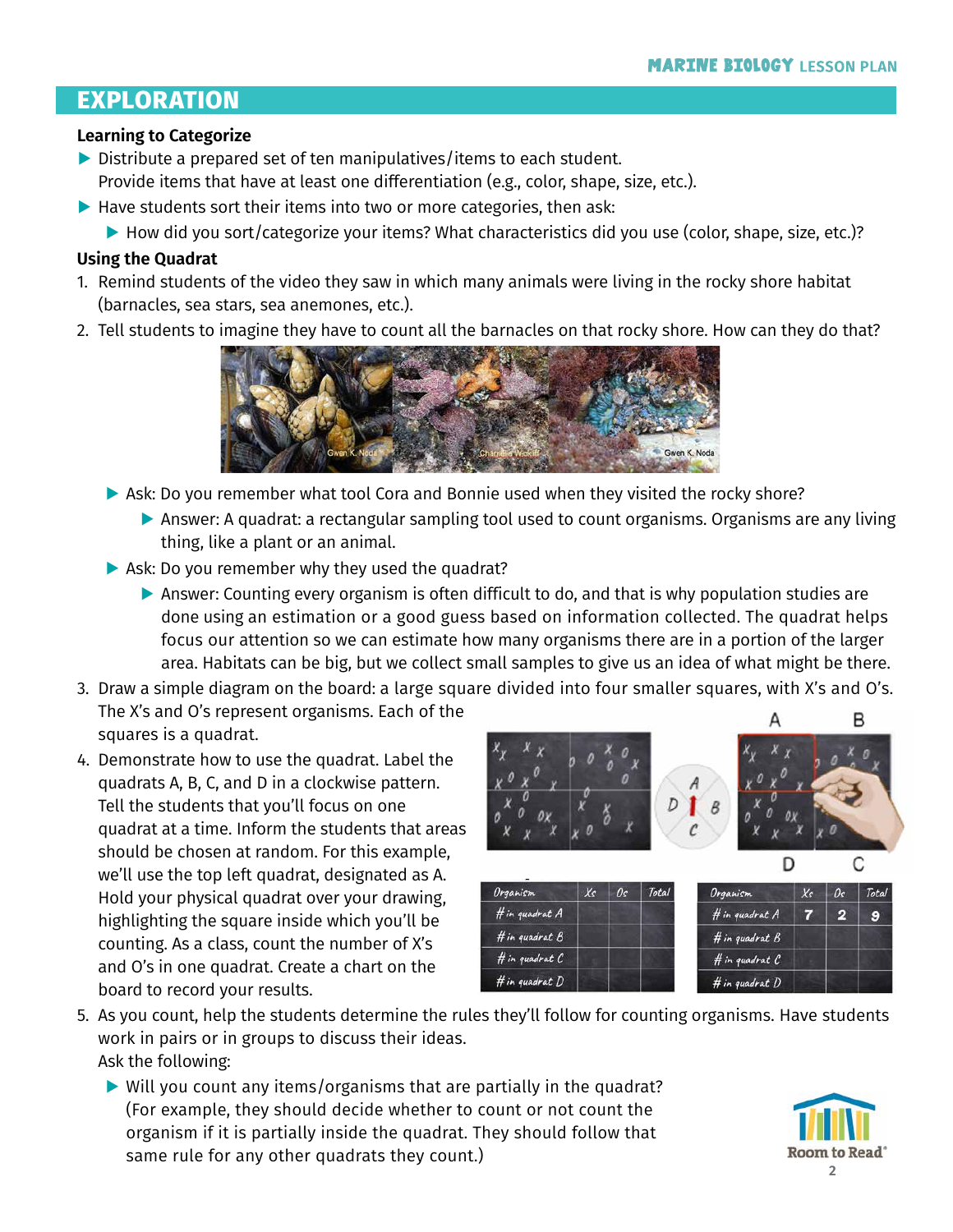#### **MARINE BIOLOGY LESSON PLAN**

- ▶ Are you allowed to move the items/organisms? (Scientists do not move organisms, as it would change what would normally occur in that habitat. Population studies help scientists count how many animals live in a particular area and also monitor their distribution and range over time, so moving animals would not be a good idea. Distribution means how the animals are spread out in their habitat; some animals prefer to be right next to each other, whereas others prefer to have more space for themselves. The range refers to where we can find these animals, and that can be influenced by many factors—for example, water temperatures.)
- 6. Once you have completed your first count, ask students the following reflection questions:
	- **▶** What can you say about the population of the organisms in that quadrat?
		- ▶ Responses may include: there are more X's than O's, there are nine organisms living in that sample.
	- ▶ Is collecting one sample enough to give us a good estimate?
		- **▶** No. Multiple samples of an area are needed to get an estimate.
		- **▶** At random, choose to count another quadrat with the group.
	- ▶ Repeat the procedure if you feel students need more guidance before they do the activity on their own.
- 7. Give each student a quadrat. Direct the students to use the manipulatives they sorted earlier. It can be helpful to put all the manipulatives in a bag or a cup, depending on their size. Have the students lift the bag/cup about six inches over their desk and pour the manipulatives onto their desk. Tell the students

they can't move the manipulatives unless they fall to the floor or off their desk. If you use the student's desk area for the activity, limit the "study area" to 4 quadrats to keep the math simple. If you don't have manipulatives, you may also use a paper with X's and O's marked on it. Or you can use blank pieces of paper and have students mark the X's and O's on it. Students can then exchange their pieces of paper with a partner.



8. Provide students with a worksheet to write down their results. Go over the worksheet with them, explaining each column and row. For the younger grade levels, use a similar format to the one you used during your explanation. Have them complete all four samples and add their totals.

|                    | Draw year arganizm | Draw your erganism |                    | Draw your arguaica | Draw your organism |
|--------------------|--------------------|--------------------|--------------------|--------------------|--------------------|
| Organism           |                    |                    | Organism           |                    | 0                  |
| $#$ in quadrat $A$ |                    |                    | If in quadrat A    |                    | 2                  |
| $#$ in quadrat $B$ |                    |                    | If in quadrat $8$  |                    |                    |
| $#$ in quadrat $C$ |                    |                    | # in quadrat C     |                    | r                  |
| $#$ in quadrat $D$ |                    |                    | $#$ in quadrat $D$ | z                  | s                  |
| TOTAL              | ⊟                  | −                  | TOTAL              | $= 18$             | 16                 |

9. Students can estimate using one random sample of the area. Have students drop their quadrat over the area. This is a random sampling. Have them multiply this random sampling by the number of quadrats that fit in their area. In this example, the number of quadrats that fit in the area is four. This number may differ.

|                           | Organism              | $x_{s}$                          | 0s            | Organism              | $x_{s}$                                                 | O <sub>S</sub> |
|---------------------------|-----------------------|----------------------------------|---------------|-----------------------|---------------------------------------------------------|----------------|
| $\star$<br>$\overline{O}$ | # in quadrat          |                                  |               | # in quadrat          |                                                         |                |
| $\times$                  | # of quadrats in area | <b>ARRAIGHT</b><br><b>SAMANA</b> | <b>VANADE</b> | # of quadrats in area | 18888888<br>u<br><b><i><u><u>Alexandria</u></u></i></b> |                |
| $\circ$                   | Calculations          |                                  |               | Calculations          |                                                         |                |
|                           | Estimate              | ⊣                                | ╒             | Estimate              | $= 12$                                                  | $= 12$         |